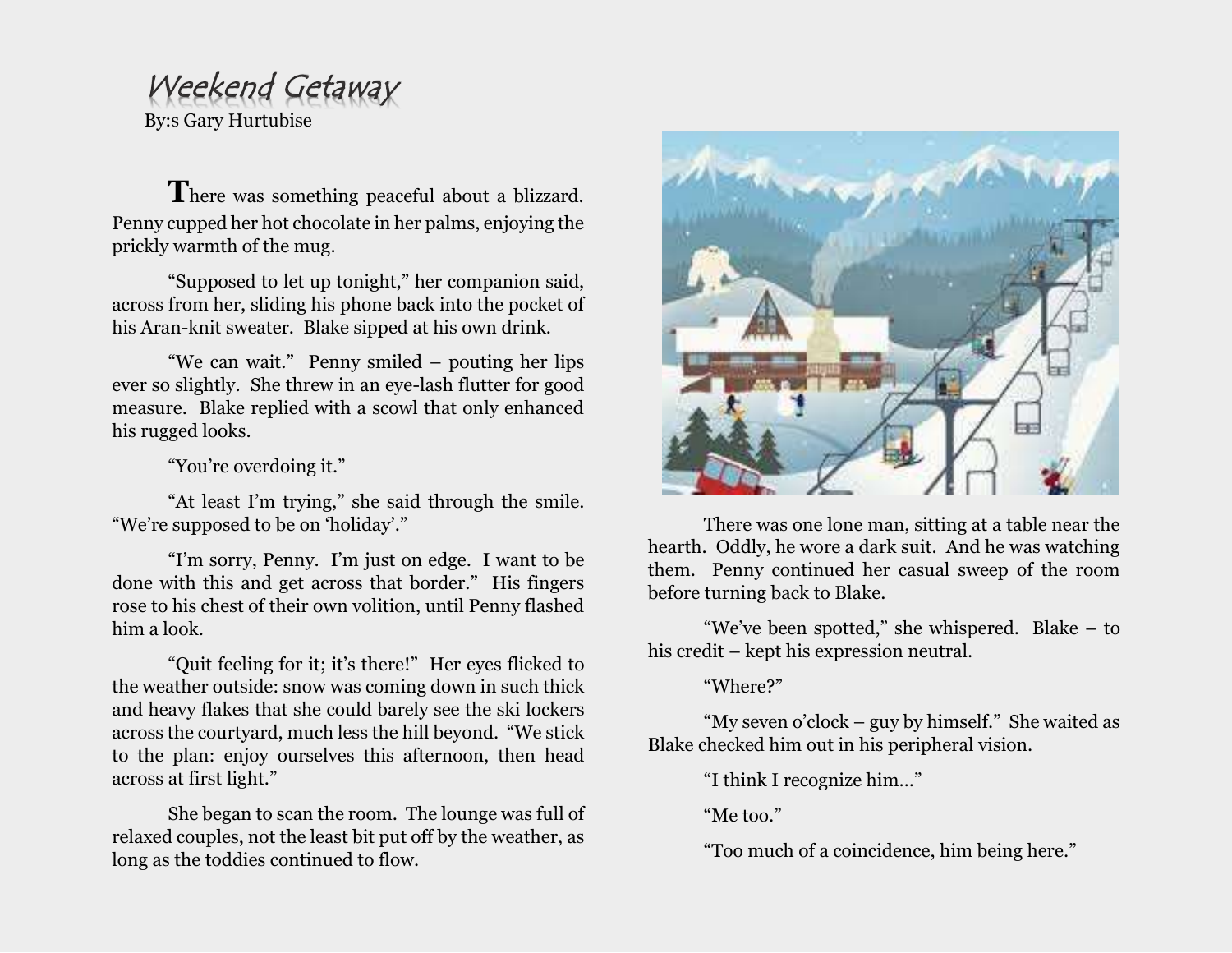"Agreed. We leave now."

"You sure?" Blake asked, his dusty blond brows drawing together. In response, Penny rose slowly, extending a hand to her fellow agent.

"Stand up and kiss me."

"Penny…" Without giving him an option, she closed the gap between them before he could rise fully, forcing him to embrace her to keep his balance. He growled under his breath. She winked, turning to guide him – arm in arm – for the staircase.

Once they reached their room, all pretense fell away, as they prepared for a quick departure.

 $\sim \sim$ 

"What's the plan?" Blake asked, fastening his gun strap, then pulling his sweater back on.

"I saw a nice 4x4 parked outside; we'll borrow it to drive to the village. From there, we'll arrange transport across the border."

They emerged into the corridor and turned towards the staircase. Facing them was the man from downstairs, accompanied by another pair of men.

"Dammit," Penny swore. "This way." She took off in the opposite direction, Blake behind her.

"Wait!" the man cried out. Penny ignored him, punching open a door that revealed a staircase leading up. She took the steps two-by-two, until reaching an exterior door. She threw her shoulder into it, but it was jammed. Thick snow barricaded it from the other side. Blake added

his shoulder, and they managed to open it enough to slip through.

They were on the roof of the lodge. Beneath them lay the courtyard, across from which stood the ski locker.

"Change of plan," Penny announced, leading them to the far edge of the roof, where they dropped to the ground, the snow absorbing their fall. "I'll get us some skis; you get that lift working."

In moments, they were seated on a lift chair, heading up the hill – Blake having jammed the mechanism on. Looking back, Penny ground her teeth; she could just make out dark figures occupying a chair four or five behind them.

Once at the hilltop, Penny wasted no time skiing for the nearest black diamond. If memory served, this trail came close to the border – and safety. She let gravity accelerate her down, Blake close on her trail.

"Stop!" Came a cry from above. She ignored it; Blake did not. He glanced back, and in that instant, lost his footing. He tumbled head-over-heels, coming to a cracking halt at the base of a snow-covered tree. Penny skidded to a halt, popping out of her skis, conscious of the narrow lead they had on their pursuers.

"Blake!" A glance told her all: he'd snapped his femur. He was going no further. He fiddled inside his jacket, then thrust the memory stick at her.

"Take it!"

"But…"